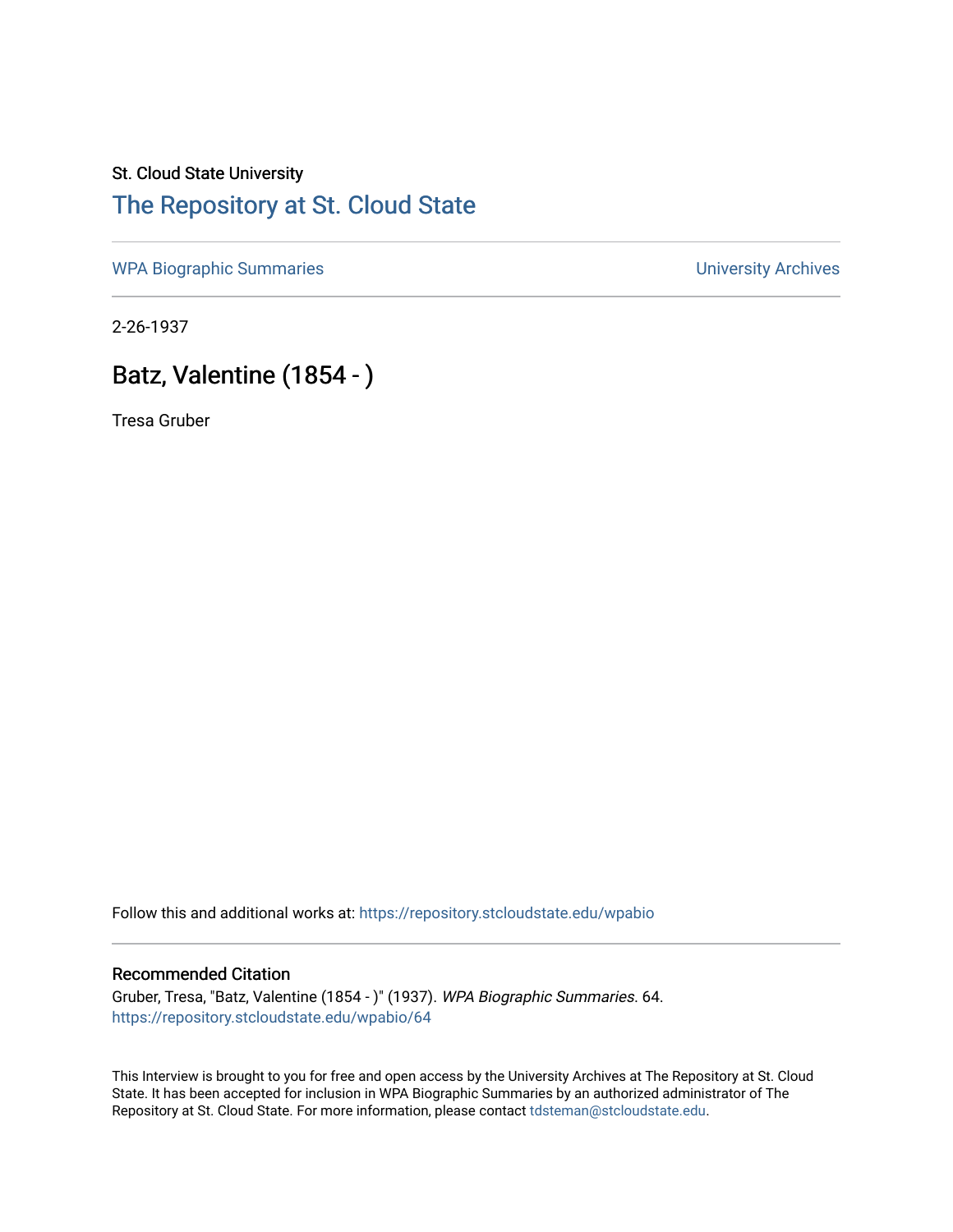$\begin{picture}(120,10) \put(0,0){\line(1,0){10}} \put(15,0){\line(1,0){10}} \put(15,0){\line(1,0){10}} \put(15,0){\line(1,0){10}} \put(15,0){\line(1,0){10}} \put(15,0){\line(1,0){10}} \put(15,0){\line(1,0){10}} \put(15,0){\line(1,0){10}} \put(15,0){\line(1,0){10}} \put(15,0){\line(1,0){10}} \put(15,0){\line(1,0){10}} \put(15,0){\line($ 

 $\begin{picture}(130,10) \put(0,0){\line(1,0){10}} \put(15,0){\line(1,0){10}} \put(15,0){\line(1,0){10}} \put(15,0){\line(1,0){10}} \put(15,0){\line(1,0){10}} \put(15,0){\line(1,0){10}} \put(15,0){\line(1,0){10}} \put(15,0){\line(1,0){10}} \put(15,0){\line(1,0){10}} \put(15,0){\line(1,0){10}} \put(15,0){\line(1,0){10}} \put(15,0){\line($ 

BATZ, VALENTINE

٠

File  $No.$  68

Valentine Batz, was born in Wisconsin in 1854, resides in Holdingford, Stearns county, Minnesota, where he is a manufacturer, a merchant, and a farmer, was a state senator, 1899 to 1905.

Copied from: Minnesota Biographies Page 38<br>Date Copied: February 26, 1937<br>Copied by: Tresa Gruber